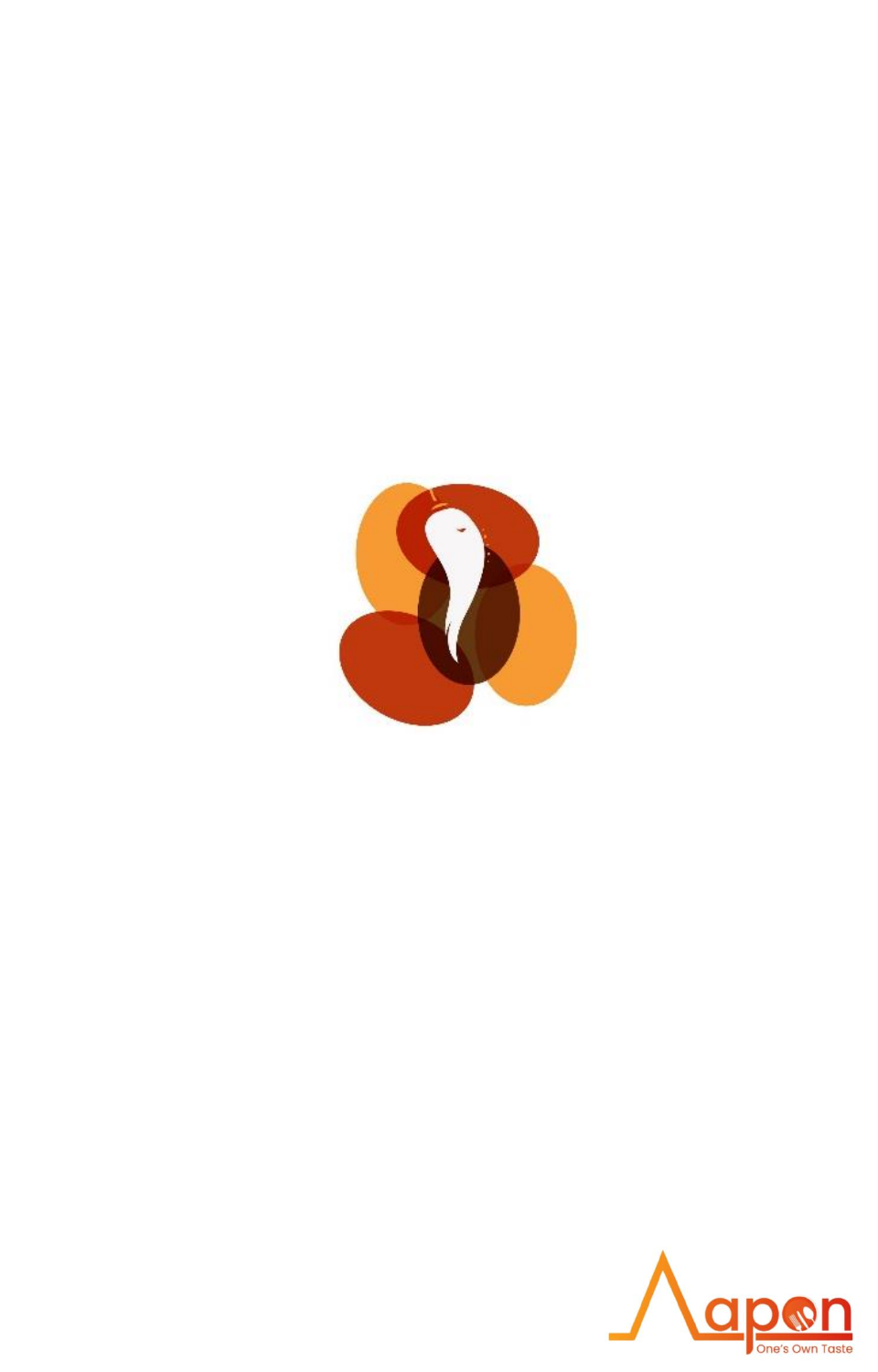# *M***AIN** *C***OURSE**

## *Non-Vegetarian*

### *Butter chicken morsels*

*(Aromatic golden boneless chicken in tomato cream flavored with fenugreek) SGD 34.00*

#### *Classic Chicken Rezala*

*(Stuffed Cheddar, peppers, marinated chicken breast, rich cardamom and saffron infused sauce) SGD 36.00*

#### *Chicken Tikka Masala*

*(Marinated boneless chicken pieces tossed in homemade onion tomato sauce and masala) SGD 36.00*

#### *Kosha Mangsho*

*(Chunks of goat meat slow-cooked in a rich gravy with whole spices to a dark and soft texture that falls off the bones and melts in your mouth)*

#### *SGD 40.00*

#### *Mutton Shank Nihari*

*(A stew from the Indian subcontinent consisting of slow-cooked meat, shank meat of mutton, along with bone marrow in nihari sauce)*

#### *SGD 40.00*

#### *Prawn Malai Curry*

*(Bengali style giant tiger prawn curry with young coconut, Dijon mustard, turmeric) SGD 30.00* 

#### *Bhapa Chingri*

*(Steamed deshelled Prawns in mustard and yogurt gravy with a perfect blend of Chef's spices) SGD 30.00* 

> $\Lambda$  Signature Dish Kindly note that all prices are subject to 10% service charge and 7% GST

<u>\apon</u>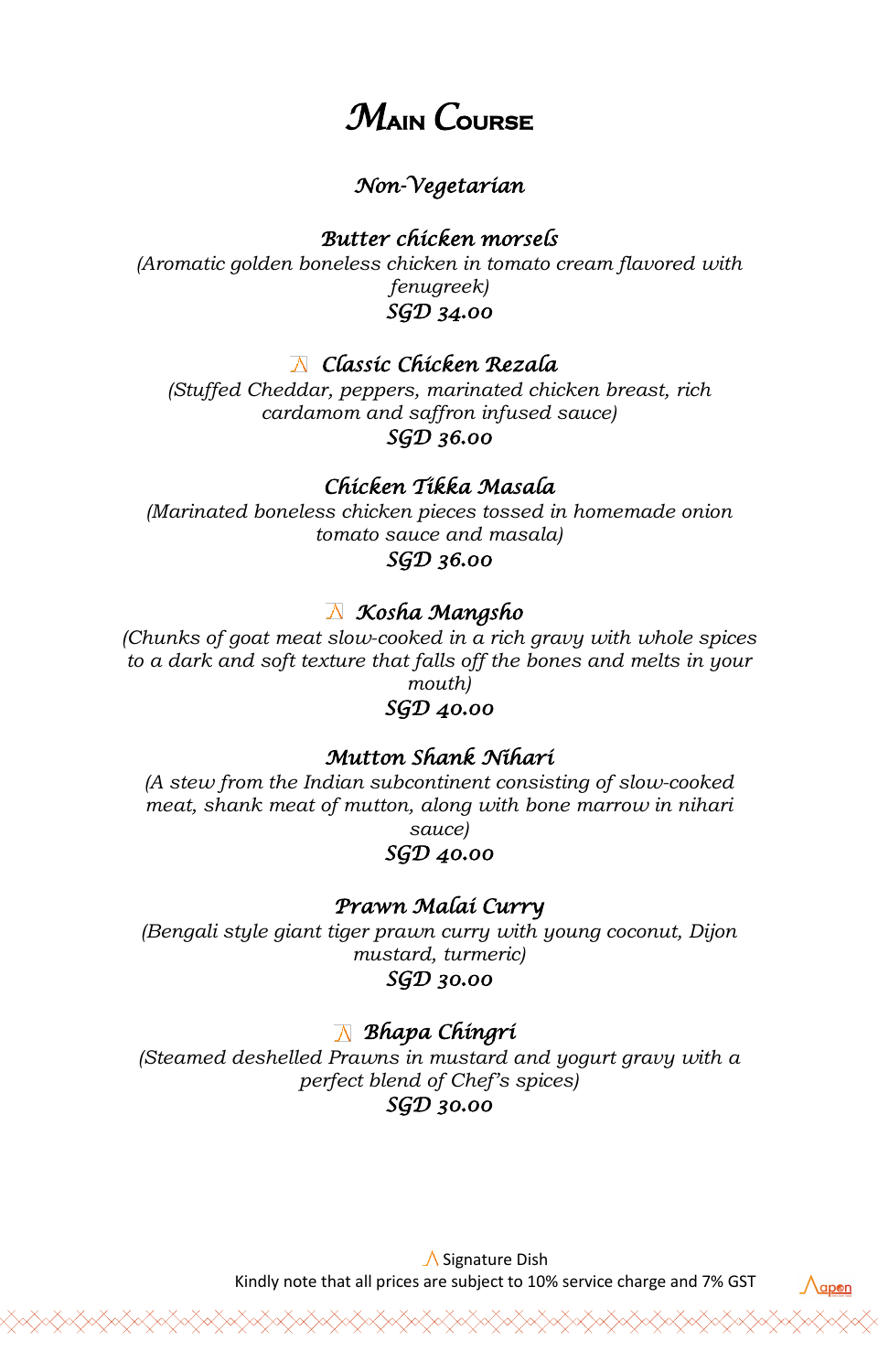#### *Chital Macher Muitha*   $\overline{\Lambda}$

*(Fish balls made from the deboned flesh of clown knife fish and then cooked in an onion gravy)*

*SGD 32.00* 

*Bhetki Macher Paturi (Boneless)*   $\Delta$ 

*(Barramundi Fish or Seabass marinated in a spiced mustard paste, wrapped in banana leaf individually and then slow cooked till* 

*tender) Classic: SGD 30.00 Mellow: SGD 30.00 Spicy: SGD 30.00*

# *V***egetarian** *M***ain** *C***ourse**

#### *Dhokar Dalna*

*(A Bengali vegetarian classic of fried lentil cakes, finished in a warm, spicy, ginger-and-cumin laced sauce) SGD 28.00* 

#### *Kumro'r Chokka*

*(Ripe sweet pumpkins and potatoes braised slowly and finished with toasted spices and ghee) SGD 24.00* 

#### *Aloo Gobhi*

*(Cauliflower & potatoes tossed with onion, tomato and fresh coriander) SGD 24.00* 

#### *Shahi Paneer*

*(Soft, creamy Mughlai Style cuisine of cottage cheese is a true celebration of rich flavours and treasured spices) SGD 30.00* 

*Paneer Khatta Pyaz* 

*(Cottage cheese stir fried with pickle onion; tomato onion masala) SGD 28.00* 

> *Palak Paneer (Spinach & cottage cheesein creamy gravy) SGD 30.00*

 $\Lambda$  Signature Dish Kindly note that all prices are subject to 10% service charge and 7% GST

<u>**Qpon**</u>